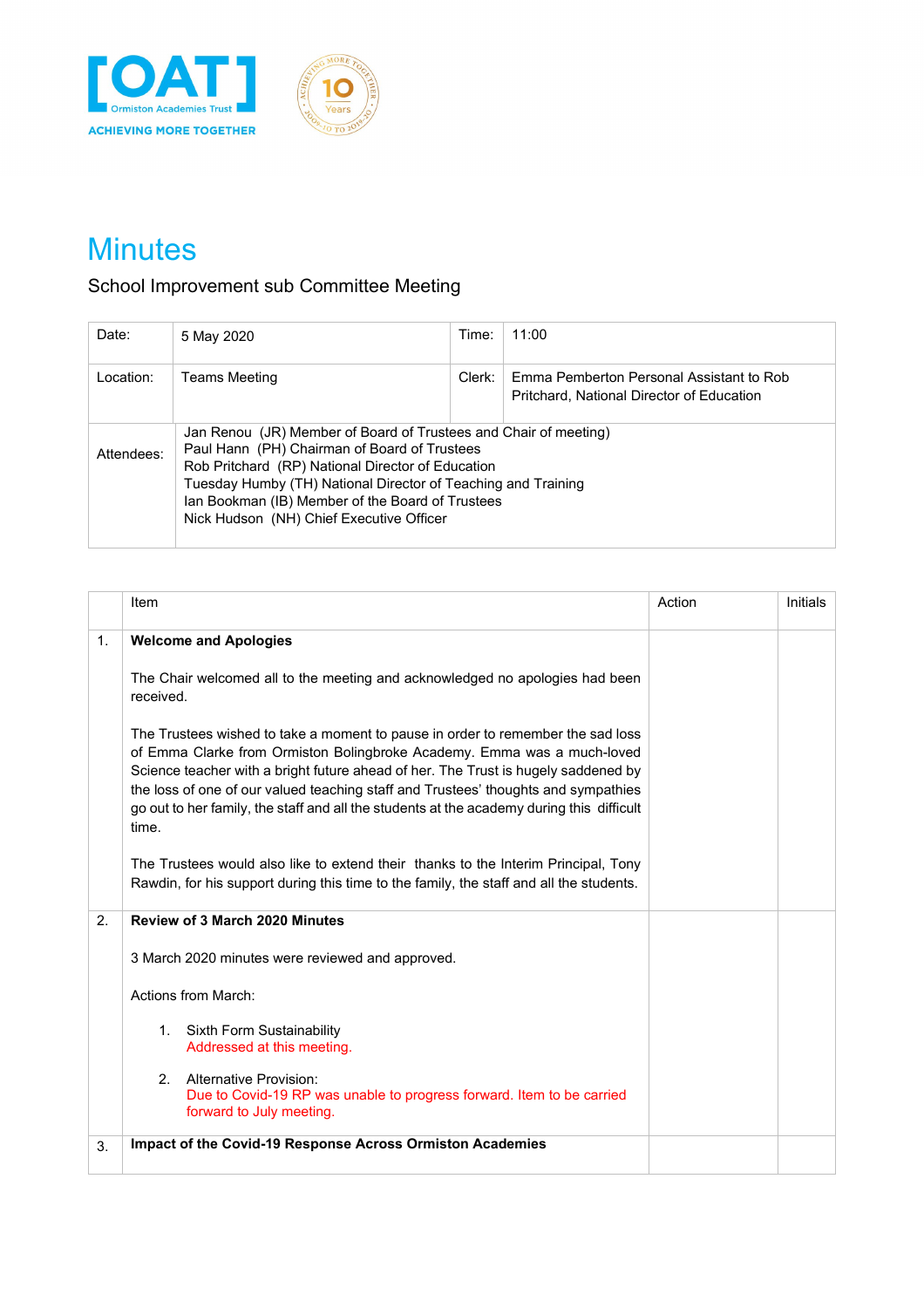



Whilst we acknowledge that the pandemic will be part of this generation's childhood, our responsibility as educators is to not allow it to be the defining feature of their childhood.

The above has been at the heart of OATs response to the current Covid-19 pandemic. In any other year, our focus now would be to support our students to achieve their best in their exams, but current circumstances have overtaken us and impacted on all elements of our daily lives and those of our students and staff.

Progressively during March, we identified that Covid-19 would impact on our teaching community. Preparations took place to support academies, focusing on robust business continuity planning to ensure that schools would be prepared for any closure.

Following the Government announcement of 23 March 2020, the normal teaching environment of our academies went through an intensive period of change, closing its doors to normal teaching yet remaining open to support key workers and vulnerable students. This created significant number of challenges across the Trust, which we approached in a proactive and practical way to resolve.

Daily meetings took place to address a range of issues, and responses were agreed and communicated to Principals daily. Principals were also supported through two weekly regional meetings with their respective Regional Director. Attendance and compliance have been monitored closely across academies. In addition, safeguarding guidance and free school meals (FSMs) were addressed, all the time ensuring clear communication with Principals.

Teachers have supported vulnerable groups through daily phone contact with families and supporting delivery of FSMs and food hampers due to the issues around FSM provision nationally. OAT has worked closely with academies to support them through these difficulties so that children remain supported.

Over time, OAT adapted and a 'new normal' began to form. Academies began to monitor the number of students accessing work online, and their engagement with the system, whilst providing paper copies of work to those without internet access.

In addition, OAT have been able to offer robust guidance and support to academies whilst they work through the new GCSE and A level grading requirements. A new system has been set up to help academies access and assess results across all subjects for all students within their academy so that they can make informed decisions on grades for each subject. We are working with academies to ensure that they meet the deadline for submission at the end of May 2020.

The Trustees wished to express their thanks to all at OAT and within the academies for the hard work that is going on behind the scenes to support students.

Throughout this time the moral of Principals has been commendable. They have adapted well in an ever-changing environment and have sought to support their staff and students to the best of their abilities.

# 4. **GCSE and A Level Grading**

Several academies and students alike have expressed disappointment that exams were cancelled this year. Academies have been working hard to improve results and had expected to see an increase in individual and academy results overall as a result. Our support in delivering robust grading guidance and moderation is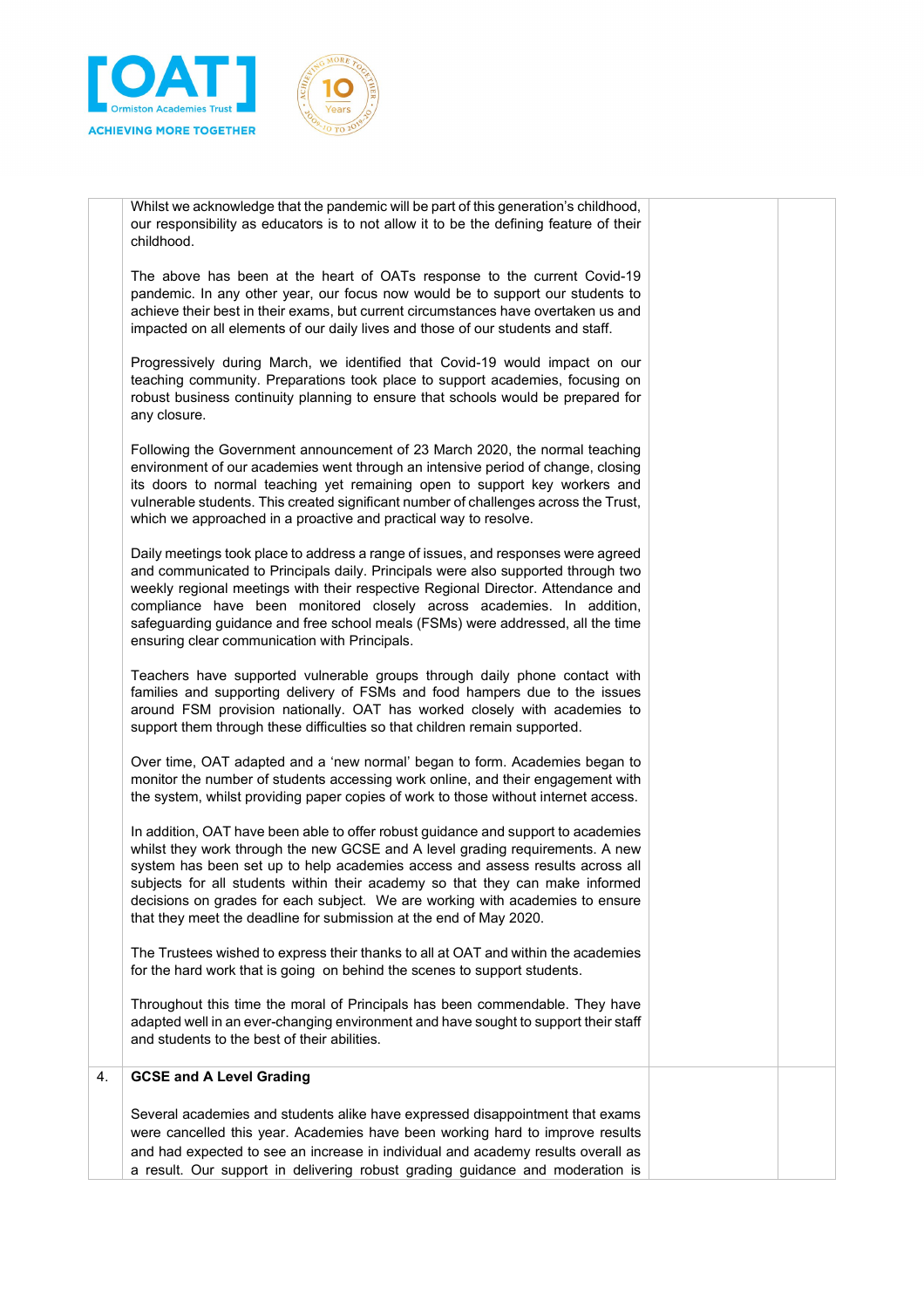



imperative so that grades are an accurate reflection of the efforts made by each student.

In the coming months it is important that we celebrate the achievements of students receiving GCSE and A level grades this year. The Coronavirus should not overshadow their achievements, and we need students in Y11 and Y13 to feel their efforts have been acknowledged and celebrated accordingly.

The Trustees asked if there was any concern around other MATs abusing the system by inflating results**.** OAT is working closely with other MATs and independent schools in order that a collective approach is applied. Doing this helps to mitigate and minimise the risks of any one academy or MAT abusing the system. Such cases would be quickly identified and dealt with by the DfE.

The software used by OAT provides academies with a sense check, using real historic data to support grades. This is not the only measure: grades received from all academies, for all students across the breath of subjects, will be subject to moderation to ensure they are an accurate reflection of work produced.

OAT is proud of the workbook software produced. The workbook has been well received by academies and shared with third parties to help provide support during the grading process.

# **Year 11**

The timing of GCSE results was discussed and the impact this may have on those wishing to complete resits within the current November window. At present the resit dates remain the same but there is an expectation that due to the uncertainty around Covid-19 these could potentially change. At present we can only go with the information we hold so students would need to plan for November, and as such, the reality would be to start revision now in order to prepare.

A discussion took place around the subjects covered and the appetite for resits if students have already gained qualifications to access further education. c95% of College applications will already have been made and places offered (grade dependent) by March of this year.

For those already thinking of resits, we have resources via OAKS Academy, our own online suite of resources and BBC Bitesize, but any revision will dependent on the willingness of the student to engage.

# 5. **Recovery Plans for September 2020**

RP advised that the intention now is to work on how best we move forward. We are working together with other MATs to try and envision how this will look and work. Schools are dependent upon the directive from Government in order to know what form this will take but we are working on several scenarios to get ahead of the curve and to be ready to act when necessary.

We expect there to be a certain level disruption within schools for the foreseeable future, although we hope for the best. Academies will need to adapt to DfE directives, but we hope that a level of flexibility will be allowed at local level to facilitate change to best effect that safeguards and protects both wellbeing and learning.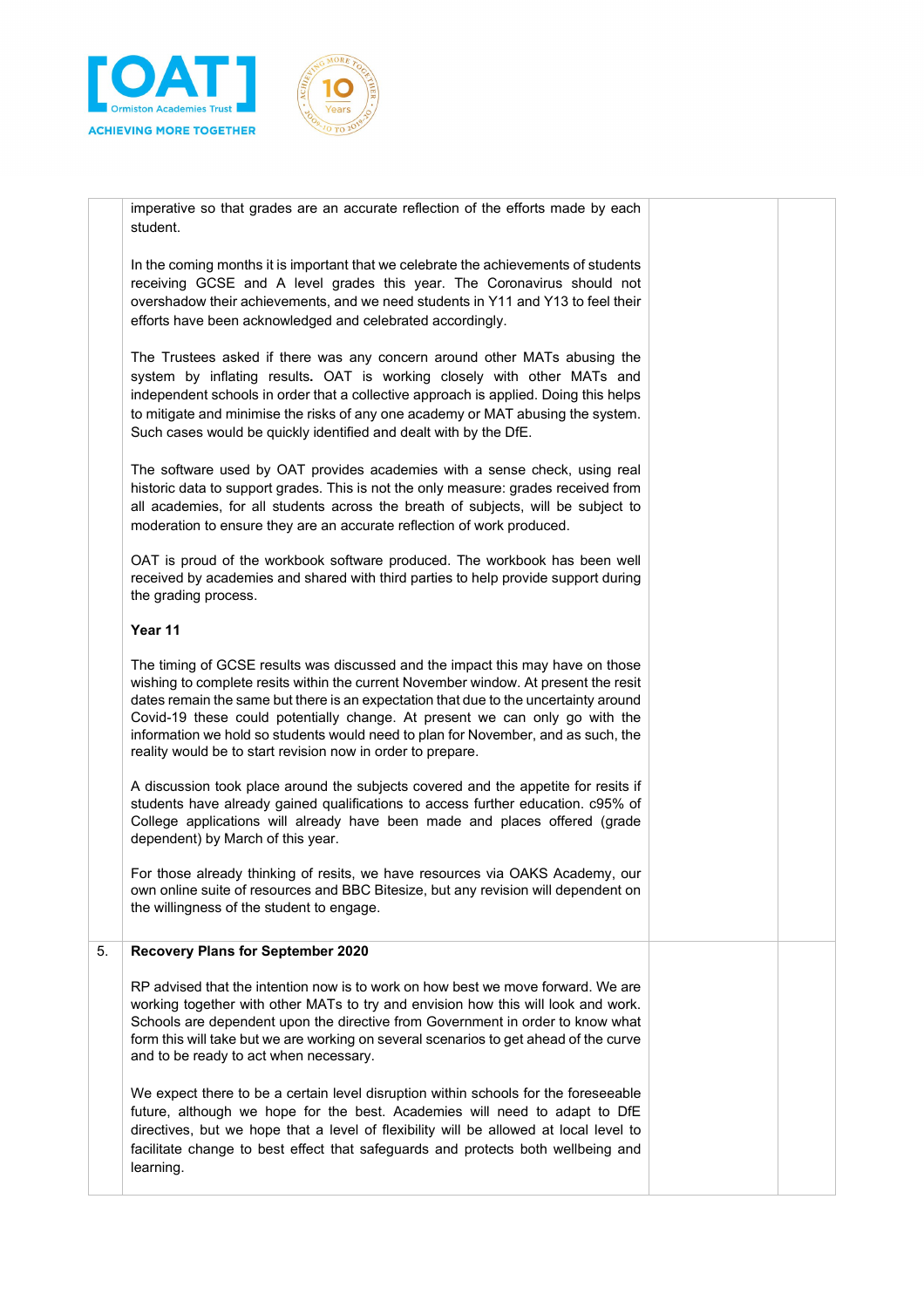



#### **Framework**

OAT is working with national MATs to try and establish a framework that will encapsulate a range of scenarios around how students could return to school on a phased or partial return.

A discussion took place on the range of scenarios that could potentially factor, along with the benefits and challenges that may arise from in terms of transport, social distancing, HR and premises and finance, all of which cannot be known until a clear narrative is provided by the DfE.

All agreed that supporting students, families and communities should be at the heart any return. Parents and academies alike need to feel confident that provision is robust and supports not only student education but their emotional and physical health and wellbeing, especially for the most vulnerable students.

It is important to remember that some staff/pupils or family members may still be required to shield themselves after some relaxation of social distancing. Work is currently underway by HR to access the impact this may have on teaching staff within academies so that we can mitigate the impact once schools begin to open. Potential benefits and drawbacks were discussed.

# **Year 6 Transition**

Work is under way to prepare students moving from Y6 into Y7 through current learning and Y7 testing. Students moving into Y7 will take part in a number of assessments in order to identify current levels of learning, which in turn will help inform teachers when planning for the coming year. This will help bridge any gaps in learning and place students in the best position moving through a post Covid-19 year.

This will be done via GL Assessment testing at both the start and end of Y7 across core subjects of English, maths and science. The assessments will be via a suite of tests, some of which can be integrated so as not to become too time consuming. Feedback from academies has been positive: staff welcome the opportunity to be able measure learning so that students can be supported in the best possible way moving forward.

The Trustees asked if these tests will compute to levels. It was confirmed that results will be recognised nationally and sit alongside the national sample and Ofsted.

The Trustees asked how the tests will be marked. All paper testing is marked externally with academies given access to spreadsheets and on-line portal to analyse results. Reading tests are completed on-line, and the training is progressive in terms of difficulty. Results are generated automatically via the software.

A further discussion took place around the centralisation of resources to support the provision of testing across academies.

#### **Year 10 and 12 Support**

Discussion took place around any potential impact of Covid-19 for both GCSE and A level students in the coming year and how this may impact on exams in the future. Options and scenarios were discussed at length, including potential issues that may arise. There is an expectation that more direction will be provided by DfE in months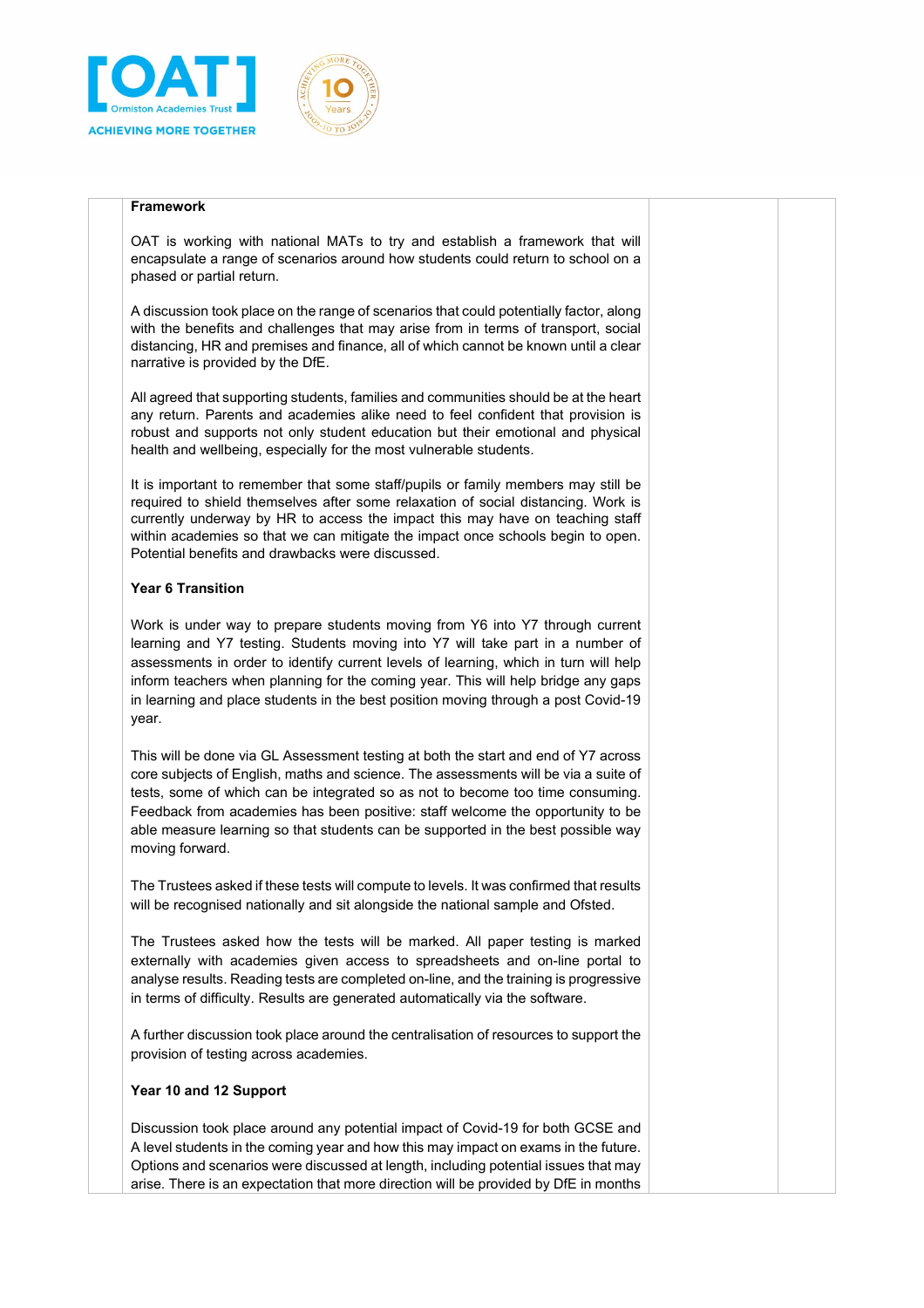



to come. For the time-being OAT are working hard to ensure as many students as possible have access to online learning to help support them through these difficult times.

A question arose as to whether there is any possibility that schools may be asked to return sooner than September in order to support these year groups. Although schools have remained open throughout the course of the past two months, including Easter and half-term, there is no guidance to suggest this will happen over the summer months. Various scenarios were shared, along with the benefits and disadvantages.

# **Attendance**

Attendance over the past eight weeks was shared, providing a guide to demographic variances and the impact of Easter holidays.

#### **Laptop Provision – Supporting Disadvantage Students**

Following the recent DfE exercise to distribute laptops to all Y10 disadvantaged students, OAT have received 779 laptops that are presently being distributed across the Trust to aid students working towards their exams.

#### **Remote Access**

Academies across the Trust recently completed an exercise to establish the extent of online 'access' and 'engagement' by students across all year groups. This was discussed in some length and the Trustees asked how OAT compares to other Trusts. It is unfortunate that there is no evidence currently available to make a comparison, but anecdotally OAT's access levels are very good, and very encouraging for disadvantaged students.

Academies are following up with students to try and improve provision. Academies are working hard to ensure that paper access is available to those that genuinely struggle with online learning.

The Trustees commended the work undertaken to overcome such challenging circumstances.

#### **Enrichment**

The Trustees asked whether 'Enrichment' will be written into the curriculum moving forward. Significant work has gone into producing a 'Curriculum Design Training' suite of resources to provide comprehensive support to academies designing their own curriculum. This has been broken down into nine parts and is currently available on OATnet. Enrichment runs through the modules.

#### **NQTs/Early Career Teachers**

The Trustees asked how the process of recruitment of newly qualified teachers (NQTs) is proceeding. Recruitment is going well. Individual academy recruitment was briefly discussed. Overall, the levels remain consistent with last year.

Early career teachers/ NQTs